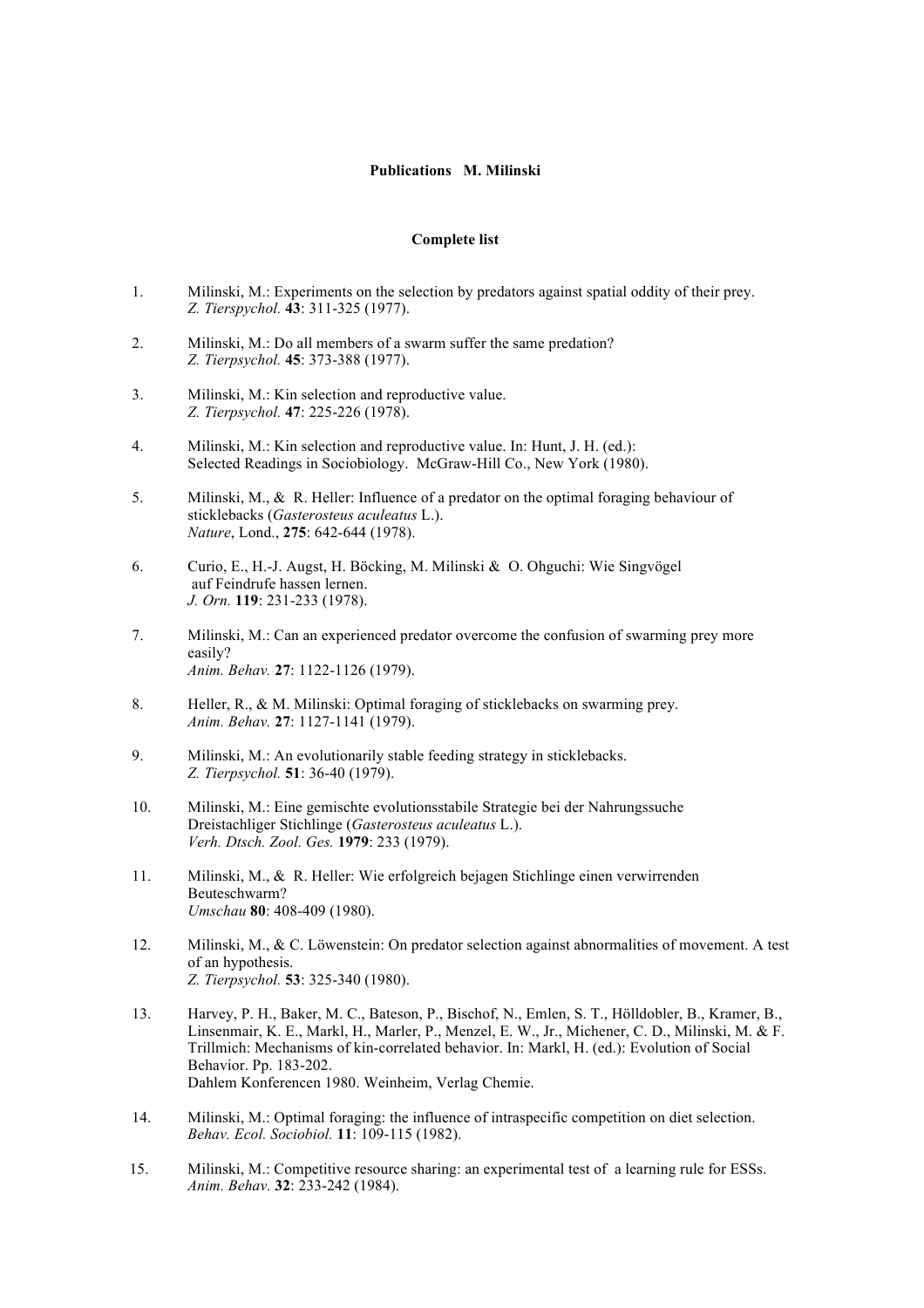- 16. Milinski, M.: Parasites determine a predator's optimal feeding strategy. *Behav. Ecol. Sociobiol.* **15**: 35-37 (1984).
- 17. Milinski, M.: A predator's costs of overcoming the confusion effect of swarming prey. *Anim. Behav.* **32**: 1157-1162 (1984).
- 18. Milinski, M.: The patch choice model: no alternative to balancing. *Am. Nat.* **125**: 317-320 (1985).
- 19. Milinski, M.: Stichlinge optimieren einen Kompromiss zwischen Schwarmbejagung und Feindvermeidung. In: Franck, D. (ed.): Verhaltensbiologie. pp. 258-261, Georg Thieme Verlag, Stuttgart, (1985).
- 20. Milinski, M., & K. Regelmann: Fading short-term memory for patch quality in sticklebacks. *Anim. Behav.* **33**: 678-680 (1985).
- 21. Milinski, M.: Risk of predation of parasitized sticklebacks (*Gasterosteus aculatus* L.) under competition for food. *Behaviour* **93**: 203-216 (1985).
- 22. Milinski, M.: Constraints placed by predators on feeding behaviour. In: Pitcher, T. J. (ed.): The Behaviour of Teleost Fishes. pp. 236-252, Croom Helm, London, (1986).
- 23. Milinski, M.: A review of competitive resource sharing under constraints in sticklebacks. *J. Fish Biol.* **29 A**: 1-14 (1986).
- 24. Milinski, M.: Vorteile des Lebens im Verband. *Orn. Beob.* **83**: 257-265 (1986).
- 25. Milinski, M.: Competition for non-depleting resources: the ideal free distribution in sticklebacks. In: Kamil, A. C., Krebs, J. R., & H. R. Pulliam (eds.): Foraging Behavior. pp. 363-388, Plenum Press, New York, (1987).
- 26. Milinski, M.: TIT FOR TAT in sticklebacks and the evolution of cooperation. *Nature*, Lond., **325**: 433-435 (1987).
- 27. Price, T. D., R. V. Alatalo, B. Charlesworth, J. A. Endler, T. R.Halliday, W. D. Hamilton, K.-G. Heller, M. Milinski, L. Partridge, J. Parzefall, K. Peschke & R. Warner: Constraints on the effects of sexual selection. In: Bradbury, J. W., & M. B. Andersson (eds.): Sexual Selection: Testing the Alternatives. pp. 278-294, John Wiley & Sons, New York, (1987).
- 28. Milinski, M.: Games fish play: making decisions as a social forager. *Trends Ecol. Evol.* **3**: 325-330 (1988).
- 29. Milinski, M.: Die Evolution altruistischen Verhaltens. In: Figge, U. L. (ed.): Semiotik: Interdisziplinäre und Historische Aspekte. pp. 153-177, Brockmeyer Verlag, Bochum, (1989).
- 30. Milinski, M.: Parasites and host decision-making. In: Barnard, C. J., & J. M. Behnke (eds.): Parasitism and Host Behaviour. pp.95-116, Taylor & Francis Ltd., London, (1990).
- 31. Milinski, M.: Information overload and food selection. In: Hughes, R. N. (ed.): Behavioural Mechanisms of Food Selection. NATO ASI Series, Series G: Ecological Sciences, Vol. 20. pp. 721-736, Springer-Verlag, Heidelberg, New York, (1990).
- 32. Milinski M.: No alternative to TIT FOR TAT cooperation in sticklebacks. *Anim. Behav.* **39**: 989-991 (1990).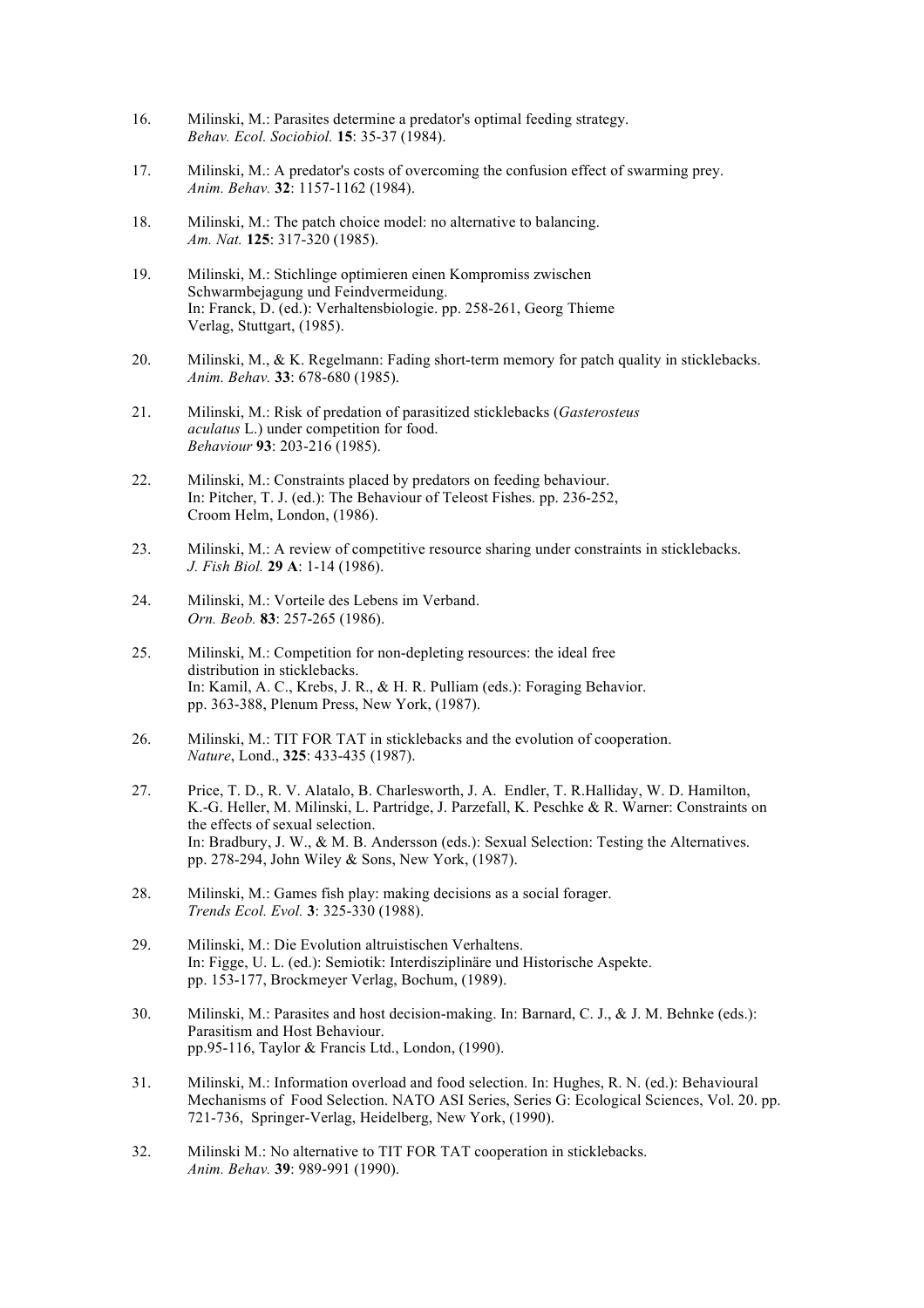- 33. Milinski, M., D. Külling & R. Kettler: TIT FOR TAT: sticklebacks (*Gasterosteus aculeatus*) 'trusting' their cooperating partner. *Behav. Ecol.* **1**: 7-11 (1990).
- 34. Milinski, M., D. Pfluger, D. Külling & R. Kettler: Do sticklebacks cooperate repeatedly in reciprocal pairs? *Behav. Ecol. Sociobiol.* **27**: 17-21 (1990).
- 35. Milinski, M. & T. C. M. Bakker: Female sticklebacks use male coloration in mate choice and hence avoid parasitised males as mates. *Nature*, Lond. **344**: 330-333 (1990).
- 36. Milinski, M. & G. A. Parker: Competition for resources. In: Krebs, J. R., & N. B. Davies (eds.): Behavioural Ecology. 3rd Edition, pp. 137-168, Blackwell Scientific Publications, Oxford, (1991).
- 37. Milinski, M.: Models are just prostheses for our brains. *Behav. Brain Sci*. **14**: 101 (1991).
- 38. Milinski, M.: On cooperation in sticklebacks. *Anim. Behav*. **40**: 1190-1191 (1990).
- 39. Bakker, T. C. M. & M. Milinski: Sequential female choice and the previous male effect in sticklebacks. *Behav*. *Ecol. Sociobiol.* **29**: 205-210 (1991).
- 40. Milinski, M. & T. C. M. Bakker: Sexuelle Selektion: Stichlingsweibchen erkennen parasitierte Männchen nur an deren Balzfärbung. *Verh. Dtsch. Zool. Ges.* **1991**: 320 (1991).
- 41. Milinski, M.: Predator inspection cooperation or 'safety in numbers'? *Anim. Behav.* **43**: 679-680 (1992).
- 42. Külling, D. & M. Milinski: Size-dependent predation risk and partner quality in predator inspection of sticklebacks. *Anim. Behav.* **44**: 949-955 (1992)
- 43. Milinski, M. & T. C. M. Bakker: Costs influence sequential mate choice in sticklebacks, Gasterosteus aculeatus. *Proc. R. Soc. Lond. B* **250**: 229-233 (1992)
- 44. Milinski, M.: Predation risk and feeding behaviour. In: Pitcher, T. J. (ed.): The Behaviour of Teleost Fishes, 2nd edn. pp. 285-305, Chapman & Hall, London (1993).
- 45. Bakker, T. C. M. & M. Milinski: The advantages of being red: sexual selection in the stickleback. *Mar. Behav. Physiol*. **23**: 287-300 (1993).
- 46. Milinski, M.: Evolutionary biology: cooperation wins and stays. *Nature*, Lond. **364**: 12-13 (1993)
- 47. Milinski, M.: Long-term memory for food patches and its implications for the ideal free distribution in sticklebacks. *Ecology* **75**: 1150-1156 (1994)
- 48. Milinski, M.: Hybridogenetic frogs on an evolutionary dead end road. *Trends Ecol. Evol.* **9**: 62 (1994)
- 49. Keller, L., M. Milinski, M. Frischknecht, N. Perrin, H. Richner & F. Tripet: Spiteful animals still to be discovered. *Trends Ecol. Evol.* **9**: 103 (1994)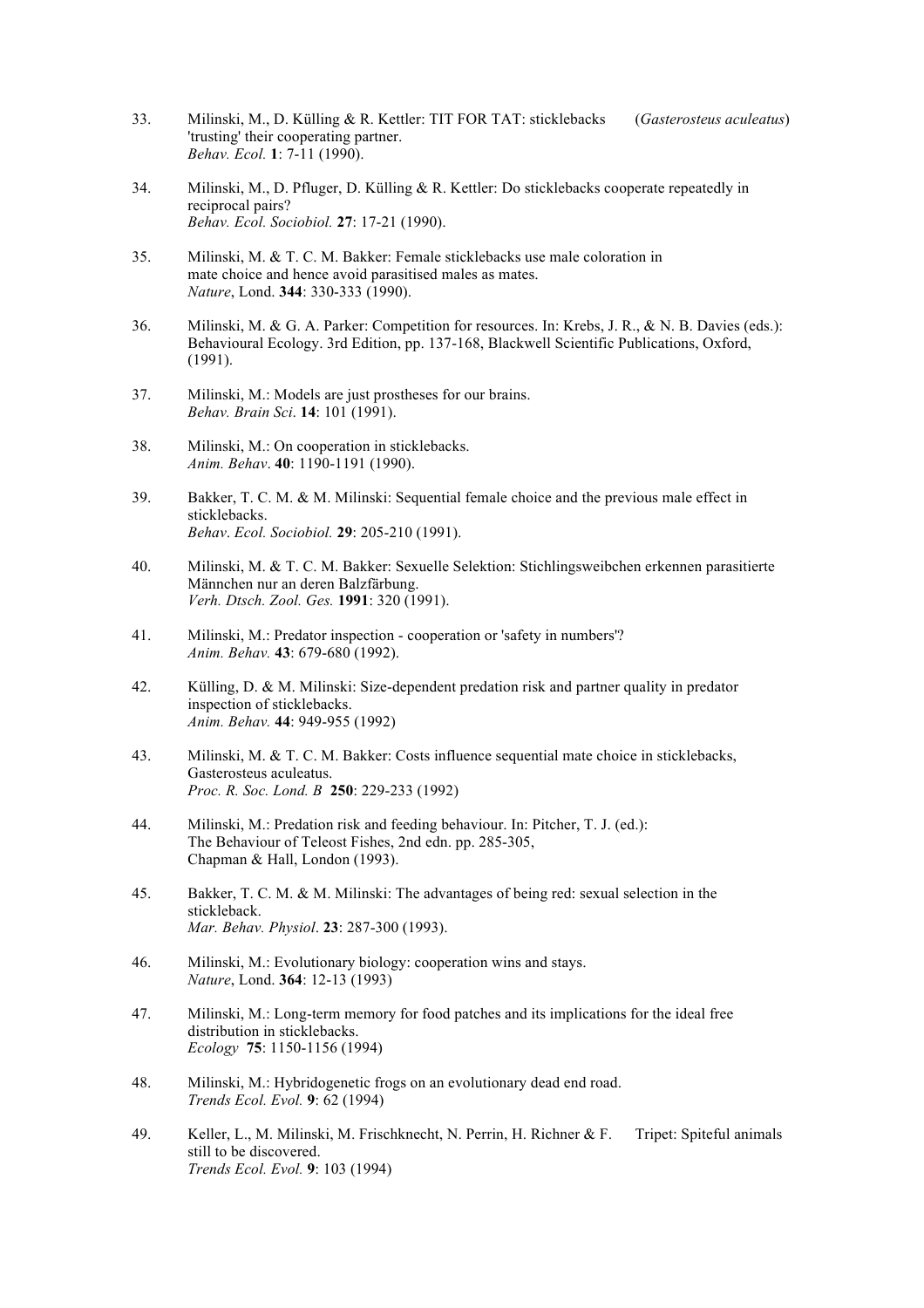- 50. Milinski, M.: Ideal free theory predicts more than only input matching a critique of Kennedy and Gray's review. *Oikos* **71**: 163-166 (1994)
- 51. Milinski, M.: Sexual selection and the evolution of female choice. *Verh. Dtsch. Zool. Ges.* **87.2**: 83-96 (1994)
- 52. Houston, A. I., J. M. McNamara & M. Milinski: The distribution of animals between resources: a compromise between equal numbers and equal intake rates. *Anim. Behav*. **49**: 247-250 (1995)
- 53. Vollrath, F., & M. Milinski: Fragrant genes help Damenwahl. *Trends Ecol. Evol.* **10**: 307-308 (1995)
- 54. Bakker, T., & M. Milinski, M.: Sequentielle Partnerwahl bei Stichlingen. In: Franck, D. (ed.): Verhaltensbiologie, Georg Thieme Verlag, Stuttgart, pp. 161-164, (1997).
- 55. Milinski, M., P. Boltshauser, L. Büchi, T. Buchwalder, M. Frischknecht, T. Hadermann, R. Künzler, C. Roden, A. Rüetschi, D. Strahm, & M. Tognola: Competition for food in swans: an experimental test of the truncated phenotype distribution. *J. Anim. Ecol.* **64**: 756-766 (1995)
- 56. Milinski, M., & P. Boltshauser: Boldness and predator deterrence: a critique of Godin & Davis. *Proc. R. Soc. Lond. B* **262**: 103-105 (1995)
- 57. Milinski, M.: Byproduct-mutualism, tit-for-tat reciprocity and cooperative predator inspection. *Anim. Behav.* **51**: 458-461(1996)
- 58. Wedekind, C., & M. Milinski: Human cooperation in the simultaneous and the alternating Prisoner's Dilemma: Pavlov versus Generous Tit-for-Tat *Proc. Natl. Acad. Sci. USA* **93**: 2686-2689 (1996)
- 59. Wedekind, C., & M. Milinski: Do three-spined sticklebacks avoid to consume copepods, the first intermediate host of *Schistocephalus solidus*? - An experimental analysis of behavioural resistance. *Parasitology* **112**: 371-383 (1996)
- 60. Milinski, M.: How to avoid seven deadly sins in the study of behavior. *Adv. Study Behav*. **26**: 159-180 (1997)
- 61. Milinski, M., Lühti, J. H., Eggler, R. & G. A. Parker: Cooperation under predation risk: experiments on costs and benefits. *Proc. R. Soc. Lond.* B **264**: 1239-1247 (1997)
- 62. Parker, G. A. & M. Milinski: Cooperation under predation risk: a data based ESS analysis. *Proc. R. Soc. Lond.* B **264**: 1239-1247 (1997)
- 63. Gosgen, R., Dunbar, R., Haig, D., Heyer, E., Mace, R., Milinski, M., Pison, G., Richner, H., Strassmann, B., Thaler, D. & Wedekind, C. & Stearns, S. 1998 Evolutionary interpretation of the diversity of reproductive health and disease. In: Stearns, S. (ed.) Evolution in Health and Disease. Oxford University Press, Oxford, (1998).
- 64. Milinski, M.: Glasses for children are they curing the wrong symptoms for the wrong reasons? In: *Evolution in Health and Disease*. Stearns, S. (ed.). Oxford University Press, Oxford, pp. 121 (1998).
- 65. Milinski, M. & C. Wedekind: Working memory constrains human cooperation in the Prisoner's Dilemma. *Proc. Natl. Acad. Sci. USA* **95**: 13755-13758 (1998)
- 66. Steck, N., Wedekind, C. & M. Milinski: No sibling odor preference in juvenile three-spined sticklebacks. *Behav. Ecol.* **10**: 493-497 (1999).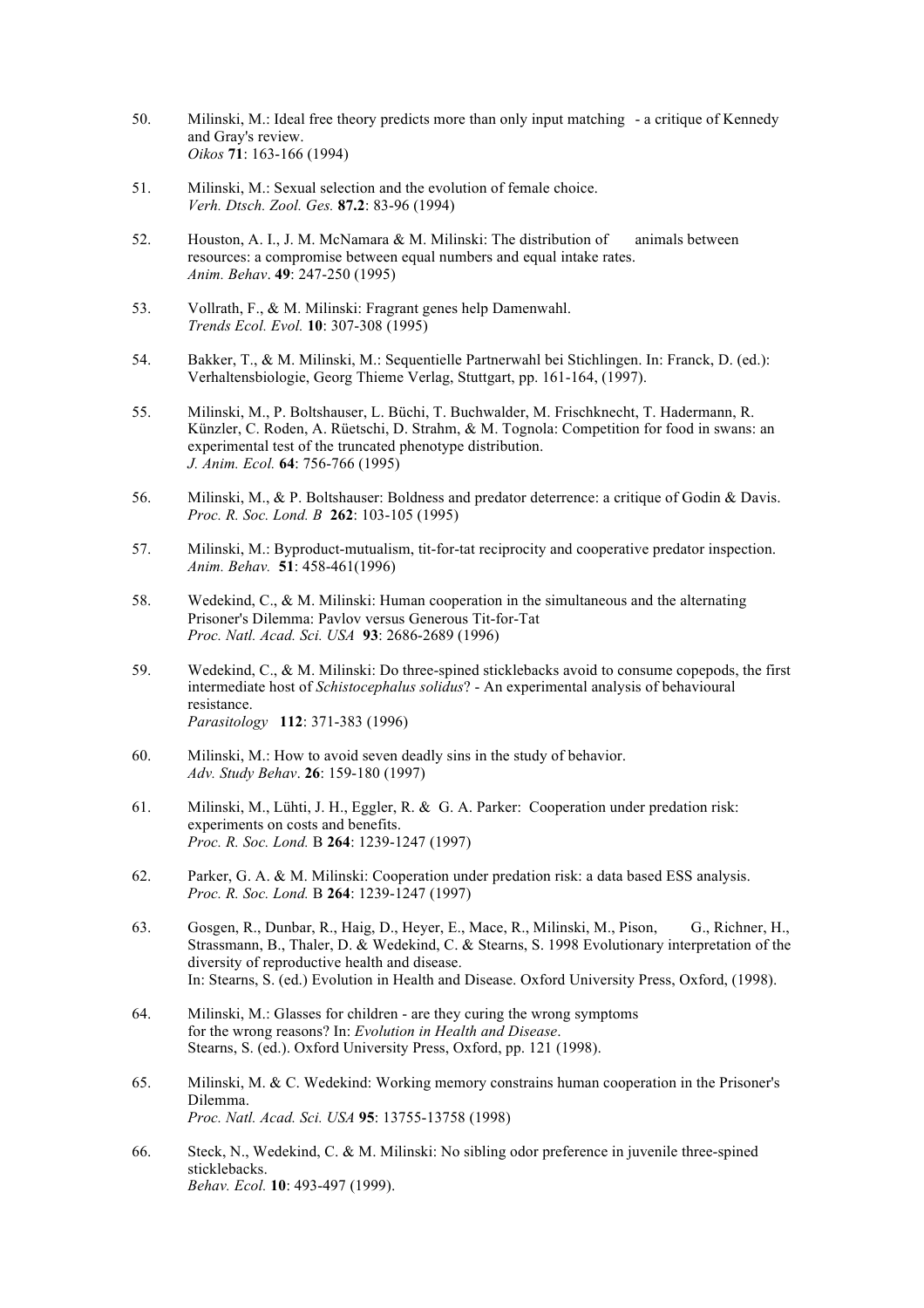- 67. Binz, T., Reusch, T. B. H., Wedekind, C., Schärer, L., Sternberg, J. M. & M. Milinski, M. Isolation and characterization of microsatellite loci from the tapeworm *Schistocephalus solidus*. *Mol. Ecol.* **9**,1926-1927(2000).
- 68. Wedekind, C. & M. Milinski: Cooperation through image scoring in humans. *Science* **288**: 850-852 (2000).
- 69. Wedekind, C. & M. Milinski: Examining the motivations for generosity. *Science* **290**: 454-455 (2000).
- 70. Aeschlimann, P., Häberli, M. & M. Milinski: Threat-sensitive feeding strategy of immature sticklebacks (*Gasterosteus aculeatus*) in response to recent experimental infection with the cestode Schistocephalus solidus. *Behav. Ecol. Sociobiol.* **49**: 1-7 (2000).
- 71. Richner, H. & M. Milinski: On the functional significance of masking behaviour in sea urchins an experiment with *Paracentrotus lividus*. *Mar. Ecol. Progr. Ser*. **205**: 307-308 (2000).
- 72. Milinski, M. & C. Wedekind: Evidence for MHC-correlated perfume preferences in humans. *Behav. Ecol.* **12**: 140-149 (2001).
- 73. Milinski, M.: On the economics of sequential mate choice in sticklebacks. In: Model Systems in Behavioral Ecology. L. A. Dugatkin (ed.). Princeton University Press, Princeton, pp. 245- 261(2001).
- 74. Reusch, T. B. H., Häberli, M. A., Aeschlimann, P. B. & M. Milinski: Female sticklebacks count alleles in a strategy of sexual selection explaining MHC polymorphism. *Nature, Lond.* **414**: 300-302 (2001)
- 75. Milinski, M., Semmann, D., Bakker, T. C. M. & H.-J. Krambeck: Cooperation through indirect reciprocity: image scoring or standing strategy? *Proc. R. Soc. Lond.* B **268**: 2495-2501 (2001).
- 76. Milinski, M.: Bill Hamilton, sexual selection, and parasites *Behav. Ecol.* **12**: 264-266 (2001).
- 77. Binz, T., Reusch, T. B. H., Wedekind, C. & M. Milinski: SSCP analysis of Mhc class IIB genes in the threespine stickleback. *J. Fish Biol*. **58**: 887-890 (2001).
- 78. Milinski, M., Semmann, D. & H.-J. Krambeck: Reputation helps solve the 'tragedy of the commons'. *Nature, Lond.* **415**: 424-426 (2002).
- 79. Milinski, M., Semmann, D. & H.-J. Krambeck: Donors to charity gain in both indirect reciprocity and political reputation. *Proc. R. Soc. Lond.* B **269**: 881-883 (2002).
- 80. Christen, M., Kurtz, J. & M. Milinski: Outcrossing increases success and competitive ability: experimental evidence from a hermaphrodite parasite. *Evolution* **56**: 2243-2251 (2002).
- 81. Parker, G. A., Chubb, J. C., Roberts, G. N., Michaud, M., & M. Milinski: Optimal growth strategies of larval helminths in their intermediate hosts. *J. Evol. Biol.* **16**: 47-54 (2003).
- 82. McElreath, R., Clutton-Brock, T. H., Fehr, E., Fessler, D. M. T., Hagen, E., Hammerstein, P., Kosfeld, M., Milinski, M., Silk, J., Tooby, J., & M. I. Wilson: The role of cognition and emotion in cooperation. In: Hammerstein, P. (ed.): Genetic and Cultural Evolution of Cooperation, Dahlem Workshop Report 90, MIT Press, (2003).
- 83. Christen, M. & M. Milinski: The consequences of self-fertilization and outcrossing of the cestode Schistocephalus solidus in ist second intermediate host.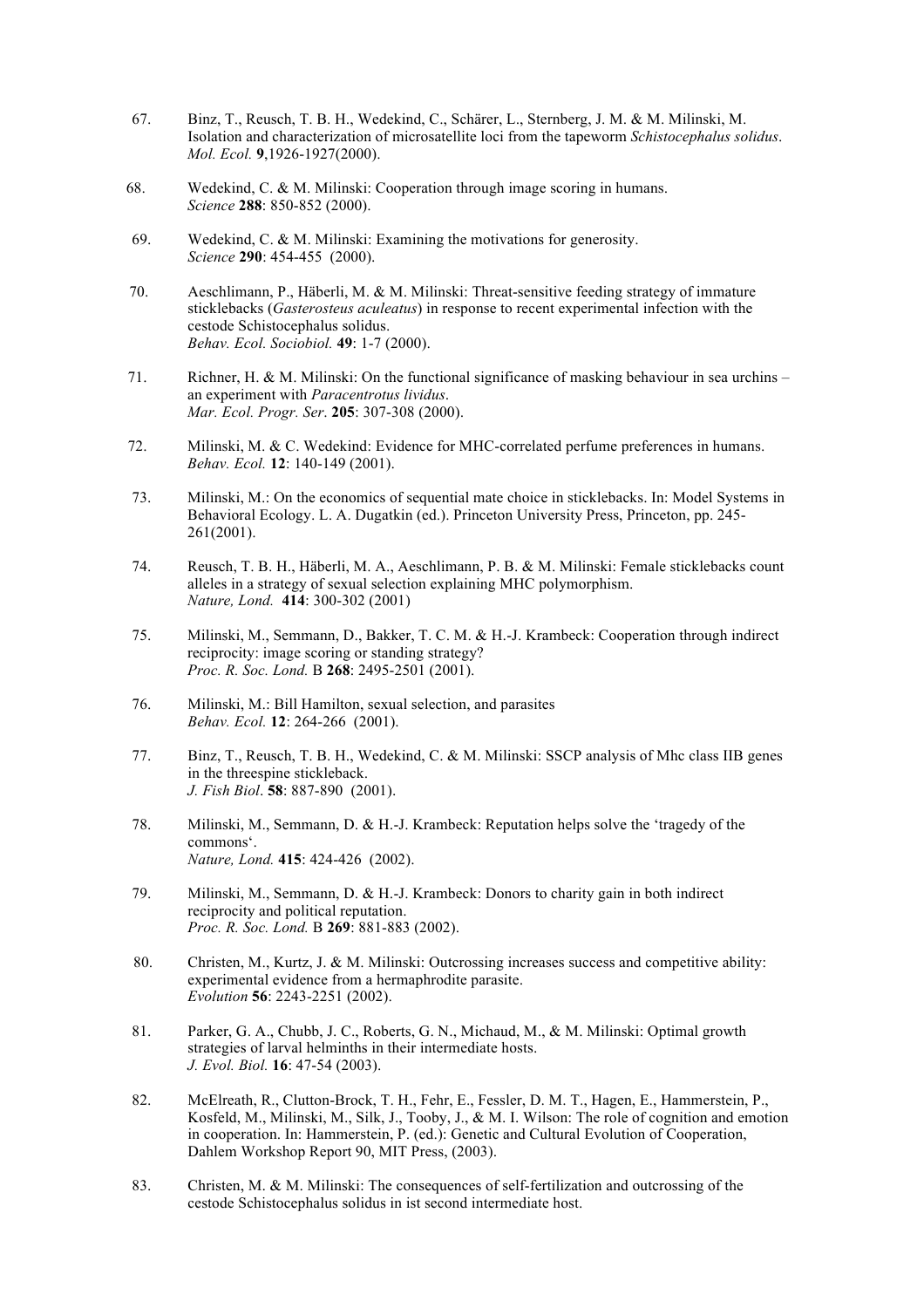*Parasitology* **126**: 369-378 (2003).

- 84. Aeschlimann, P. B., Häberli, M. A., Reusch, T. B. H., Boehm, T. & M. Milinski: Female sticklebacks Gasterosteus aculeatus use self-reference to optimize MHC allele number during mate selection. *Behav. Ecol. Sociobiol*. **54**: 119-126 (2003).
- 85. Milinski, M.: Perfumes. In: Voland, E. & K. Grammer (eds.): Evolutionary Aesthetics. Springer, Berlin, Heidelberg, New York, pp. 325-339 (2003).
- 86. Lüscher, A. & M. Milinski: Simultaneous hermahrodites reproducing in pairs self-fertilize some of their eggs: an experimental test of predictions of mixed-mating and Hermaphrodite's Dilemma theory. *J. Evol. Biol*. **16**: 1030 -1037 (2003).
- 87. Milinski, M.: The function of mate choice in sticklebacks: optimizing Mhc gnetics. *J. Fish Biol*. **63** (Suppl. A):1-16 (2003).
- 88. Semmann, D., Krambeck, H.-J. & M. Milinski: Volunteering leads to rock-paper-scissors dynamics in a public goods game. *Nature, Lond.* **425**: 390-393 (2003).
- 89. Wegner, K. M., Kalbe, M., Kurtz, J., Reusch, T. B. H. & M. Milinski: Parasite selection for immunogenetic optimality. *Science* **301**: 1343 (2003).
- 90. Kurtz, J., Kalbe, M., Aeschlimann, P. B., Häberli, M. A., Wegner, K. M., Reusch, T. B. H. & M. Milinski: Major histocompatibility complex diversity influences parasite resistance and innate immunity in sticklebacks. *Proc. R. Soc. Lond. B* **271**:197-204 (2004).
- 91. Semmann, D., Krambeck, H.-J. & M. Milinski: Strategic investment in reputation. *Behav. Ecol. Sociobiol.* **56**:248-252 (2004).
- 92. Scharsack, J. P., Kalbe, M., Derner, R., Kurtz, J. & M. Milinski: Modulation of granulocyte responses in three-spined sticklebacks (*Gasterosteus aculeatus* L.) infected with the tapeworm *Schistocephalus solidus* (Müller 1776). *Dis. Aquat. Org.* **59**:141-150 (2004).
- 93. Milinski, M., Griffiths, S., Wegner, K. M., Reusch, T. B. H., Haas-Assenbaum, A. & T. Boehm: Mate choice decisions of stickleback females predictably modified by MHC peptide ligands. *Proc. Natl. Acad. Sci. USA.* **102**:4414-4418 (2005).
- 94. Semmann, D., Krambeck, H.-J. & M. Milinski: Reputation is valuable within and outside ones own social group. *Behav. Ecol. Sociobiol.* **57**:611-616 (2005).
- 95. Milinski, M.: Reputation, personal identity and cooperation in a social dilemma. In: Cooperation in Primates and Humans. Mechanisms and Evolution (P. M. Kappeler, C. P. van Schaik, Eds.) Springer, New York pp. (2005).
- 96. Christen, M. & M. Milinski: The optimal foraging strategy of its stickleback host constrains a parasite's complex life cycle. *Behaviour* **142**:979-996 (2005).
- 97. Häberli, M. A., Aeschlimann, P. B. & M. Milinski: Sticklebacks benefit from closer predator inspection: an experimental test of risk assessment. *Ethol. Ecol. Evol.* **17**:249-259 (2005).
- 98. Milinski, M., Semmann, D., Krambeck, H.-J. & J. Marotzke: Stabilizing the Earth's climate is not a losing game: supporting evidence from public goods experiments. *Proc. Natl. Acad. Sci. USA* **103**:3994-3998 (2006).
- 99. Chubb, J.C., Seppälä, T., Lüscher, A., Milinski, M. & E. T. Valtonen: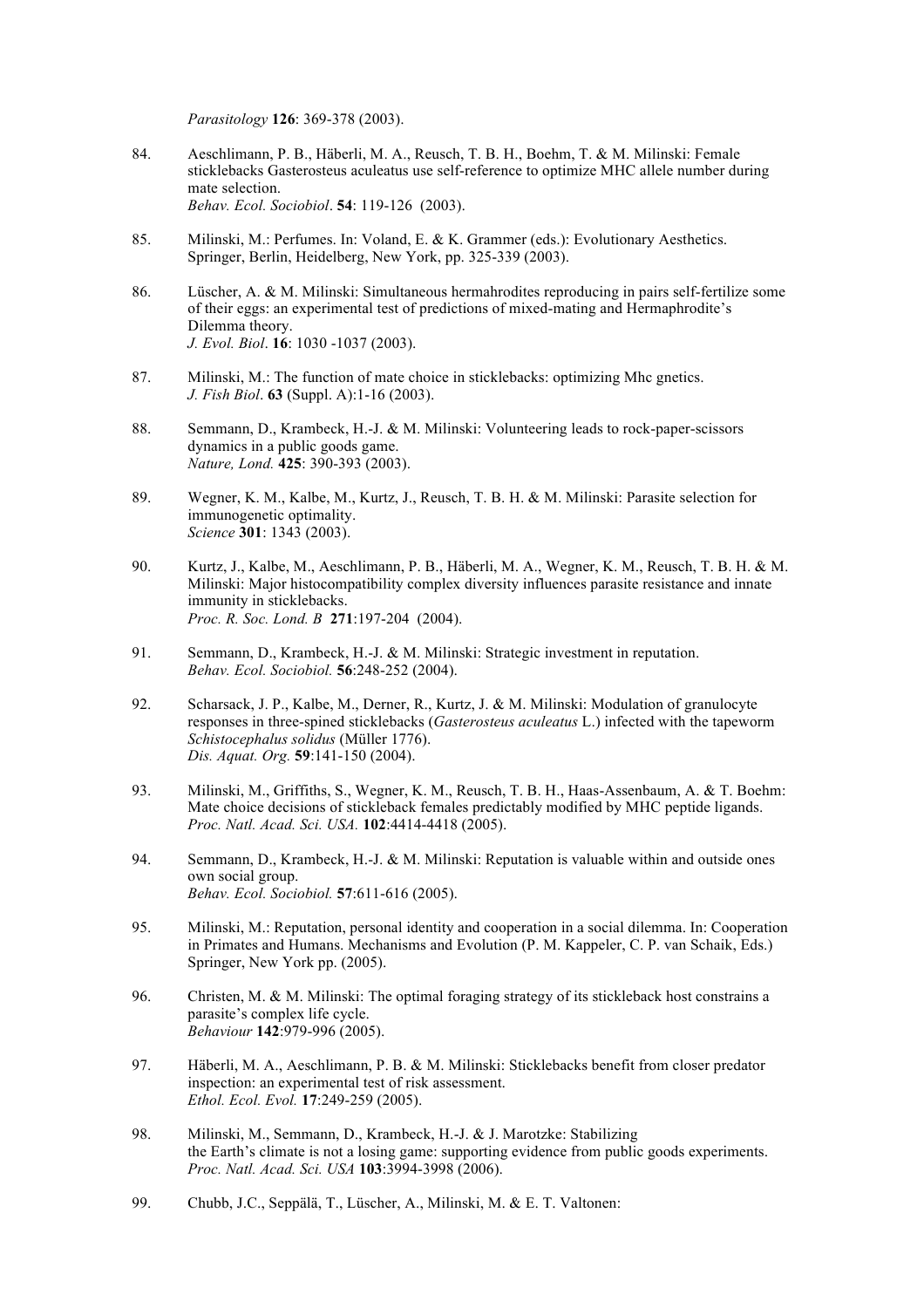*Schistocephalus cotti* n. sp. (Cestoda: Pseudophyllidea) plerocercoids from bullheads *Cottus gobio* L. in an Arctic river in Finland, with a key to the plerocercoids of the Palaearctic species of the genus. *Systematic Parasitol*. **65**:161-170 (2006).

- 100. Michaud, M., Milinski, M., Parker G. A. & J. C. Chubb: Competitive growth strategies within intermediate hosts: experimental tests of a parasite life-history model using the cestode *Schistocephalus solidus*. *Evol. Ecol.* **20**:39-57 (2006).
- 101. Milinski, M: Fitness consequences of selfing and outcrossing in the cestode *Schistocephalus solidus*. *Integr. & Comp. Biol.* **46**:373-380 (2006).
- 102. Kurtz, J., Wegner, K. M., Kalbe, M., Reusch, T. B. H., Schaschl, H., Hasselquist, D. & M. Milinski: MHC genes and oxidative stress in sticklebacks: an immuno-ecological approach. *Proc. R. Soc. Lond. B* **273**:1407-1414 (2006).
- 103. Rockenbach, B. & M. Milinski: The efficient interaction of indirect reciprocity and costly punishment. *Nature, Lond.* **444**:718-723 (2006).
- 104. Milinski, M.: The major histocompatibility complex, sexual selection, and mate choice. *Annu. Rev. Ecol. Evol. Syst*. **37**:159-186 (2006).
- 105. Jäger, I., Eizaguirre, C., Griffiths, S. W., Kalbe, M., Krobbach, C. K., Reusch, T. B. H., Schaschl, H. & M. Milinski: Individual MHC class I and MHC class II*B* diversity are associated with male and female repro-ductive traits in the three-spined stickleback. *J. Evol. Biol.* **20**:2005-2015 (2007).
- 106. Milinski, M. & B. Rockenbach: Spying on others evolves. *Science* **317**:464-465 (2007).
- 107. Kurtz, J., Kalbe, M., Langefors, A., Mayer, I., Milinski, M. & D. Hasselquist: An experimental test of the immunocompetence handicap hypothesis in a teleost fish: 11-ketotestosterone suppresses innate immunity in three-spined sticklebacks. *Am. Nat*. **170**:509-519 (2007).
- 108. Sommerfeld, R., Krambeck, H.-J., Semmann, D. & M. Milinski: Gossip as an alternative for for direct observation in games of indirect reciprocity. *Proc. Natl. Acad. Sci. USA* **104**:17435-17440 (2007).
- 109. Milinski, M. & B. Rockenbach: Human behaviour Punisher pays. *Nature, Lond.* **452**:297-298 (2008).
- 110. Wegner, K. M., Kalbe, M., Milinski, M. & T. B. H. Reusch: Mortality selection during the 2003 European heat wave in three-spined sticklebacks: effects of parasites and MHC genotype. *BMC Evol. Biol*. **8**:1-12 (2008).
- 111. Sommerfeld, R., Krambeck, H.-J. & M. Milinski: Multiple gossip statements and their effect on reputation and trustworthiness. *Proc. R. Soc. Lond. B* **275**:2529-2536 (2004).
- 112. Eizaguirre, C., Lenz, T. L., Traulsen, A. & M. Milinski: Speciation accelerated and stabilized by pleiotropic major histocompatibility complex immunogenes. *Ecol. Lett*. **11**:5-12 (2009).
- 113. Milinski, M: Colonies that conquer: The beauty, elegance, and strangeness of insect societies *Nature, Lond.* **456**:320-321 (2008).
- 114 . Milinski, M., Sommerfeld, R. D., Krambeck, H.-J., Reed, F. A. & J. Marotzke: The collectiverisk social dilemma and the prevention of dangerous climate change. *Proc. Natl. Acad. Sci. USA* **105**:2291-2294 (2008).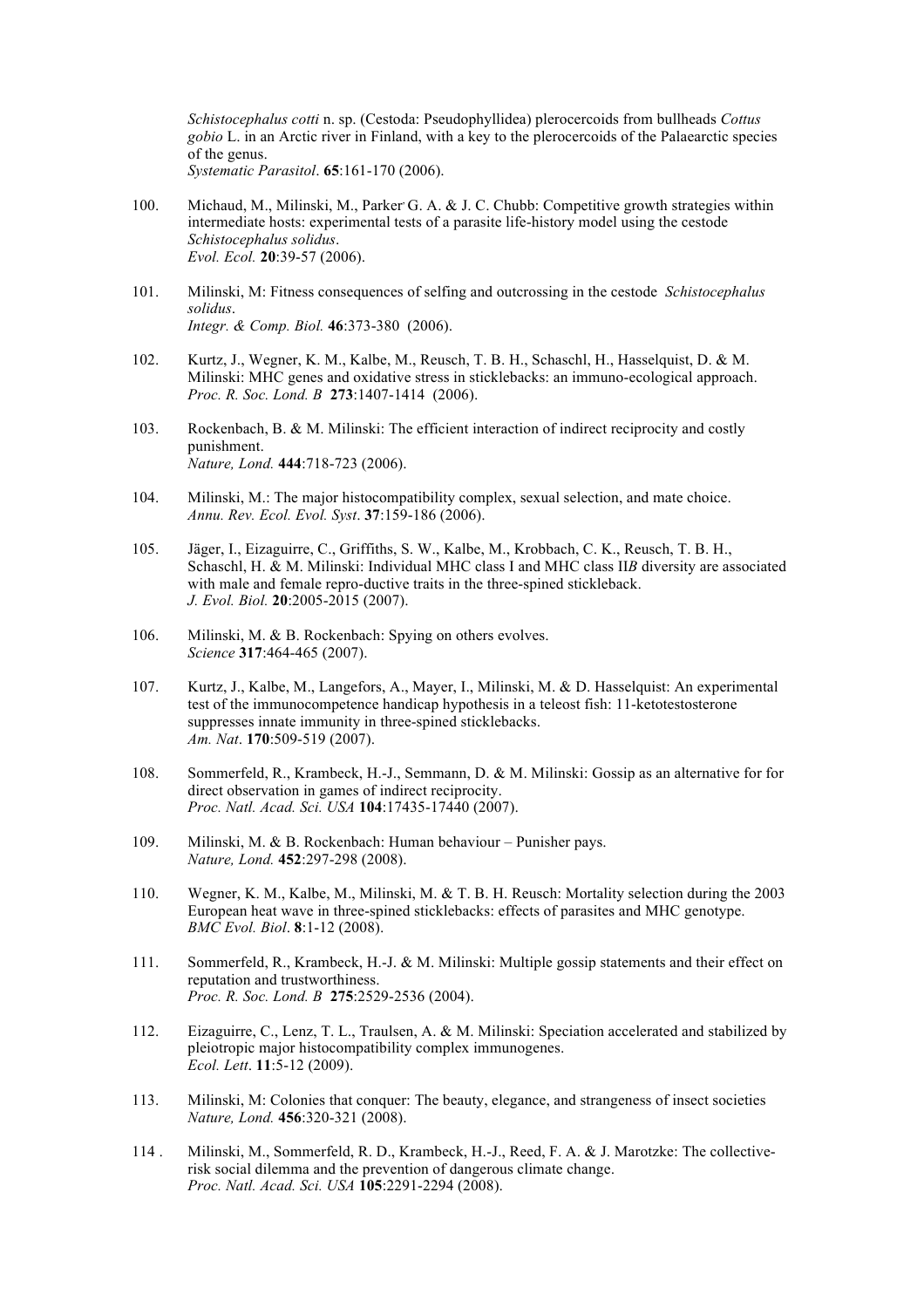- 115. Sommerfeld, R. D., Boehm, T. & M. Milinski: Desynchronising male and female reproductive seasonality: dynamics of male MHC-independent olfactory attractiveness in sticklebacks. *Ethol. Ecol. Evol.* 20:325-336 (2008).
- 116. Parker, G. A., Ball, M., Chubb, J., Hammerschmidt, K. & M. Milinski: When should a trophically transmitted parasite manipulate its host? *Evolution* 63:448-458 (2009).
- 117. Hammerschmidt, K., Koch, K., Milinski, M., Chubb, J. & G. A. Parker: When to go: Optimization of host switching in parasites with complex life cycles. *Evolution* 63:1976-1986 (2009).
- 118. Rockenbach, B. & M. Milinski: Game theory: How to treat those of ill repute. *Nature*, Lond. **457**:39-40 (2009).
- 119. Kalbe, M., Eizaguirre, C., Dankert, I., Reusch, T. B., Sommerfeld, R. D., Wegner, K. M. & M. Milinski: Lifetime reproductive success is maximized with optimal major histocompatibility complex diversity. *Proc. R. Soc. Lond. B* **276**:925-934 (2009).
- 120. Eizaguirre, C., Yeates, S. E., Lenz, T. l., Kalbe, M. & M. Milinski: MHC-based mate choice combines good genes and maintenance of MHC polymorphism. *Mol. Ecol.* **18**:3316-3329 (2009).
- 121. Woelfing, B., Traulsen, A., Milinski, M. & T. Boehm: Does intra-individual MHC diversity keep a golden mean? *Phil. Trans. R. Soc. B* **364**:117-128 (2009).
- 122. Lenz, T. L., Eizaguirre, C., Scharsack, J. P., Kalbe, M. & M. Milinski: Disentangling the role of MHC-dependent 'good genes' and 'compatible genes' in mate-choice decisions of three-spined sticklebacks Gasterosteus aculeatus under semi-natural conditions. *J. Fish Biol*. **75**:2122-2142 (2009).
- 123. Milinski, M., Griffiths, S. W., Reusch, T. B. & T. Boehm: Costly major histocompatibiliy complex signals produced only by reproductively active males, but not females, must be validated by a 'maleness' signal in three-spined sticklebacks. *Proc. R. Soc. Lond*. B **277**:391-398 (2010).
- 124. Traulsen, A., Semmann, D., Sommerfeld, R. & M. Milinski: Human strategy updating in evolutionary games. *Proc. Natl. Acad. Sci. USA* **107**:2962-2966 (2010).
- 125. Centorrino, S., Djemai, E., Hopfensitz, A., Milinski, M. & P. Seabright: Honest smiles as a costly signal in social exchange. *Behav. Brain Sci*. **33**:439 (2010).
- 126. Milinski, M.: Reputation can make the world go round or why we are sometimes social. In: Social Behaviour: Genes, Ecology and Evolution. (T. Székely, A. J. Moore, J. Komdeur, Eds.) Cambridge University Press, Cambridge (2010).
- 127. Eizaguirre, C., Lenz, T., Sommerfeld, R. D., Harrod, C., Kalbe, M. & M. Milinski: Parasite diversity, patterns of MHC II variation and olfactory based mate choice in diverging threespined stickleback ecotypes. *Evol. Ecol.* **25**:605-622 (2011).
- 128. Milinski, M.: SuperCooperators: Altruism, evolution, and why we need each other to succeed. *Nature* 471:294-295 (2011).
- 129. Milinski, M.: The calculus of selfishness. *Nature* 475:33 (2011).
- 130. Samonte-Padilla, I., Eizaguirre, C., Scharsack, J.-P., Lenz, T. L. & M. Milinski: Induction of gynogenesis in an evolutionary model organism, the three-spined stickleback (Gasterosteus aculeatus).